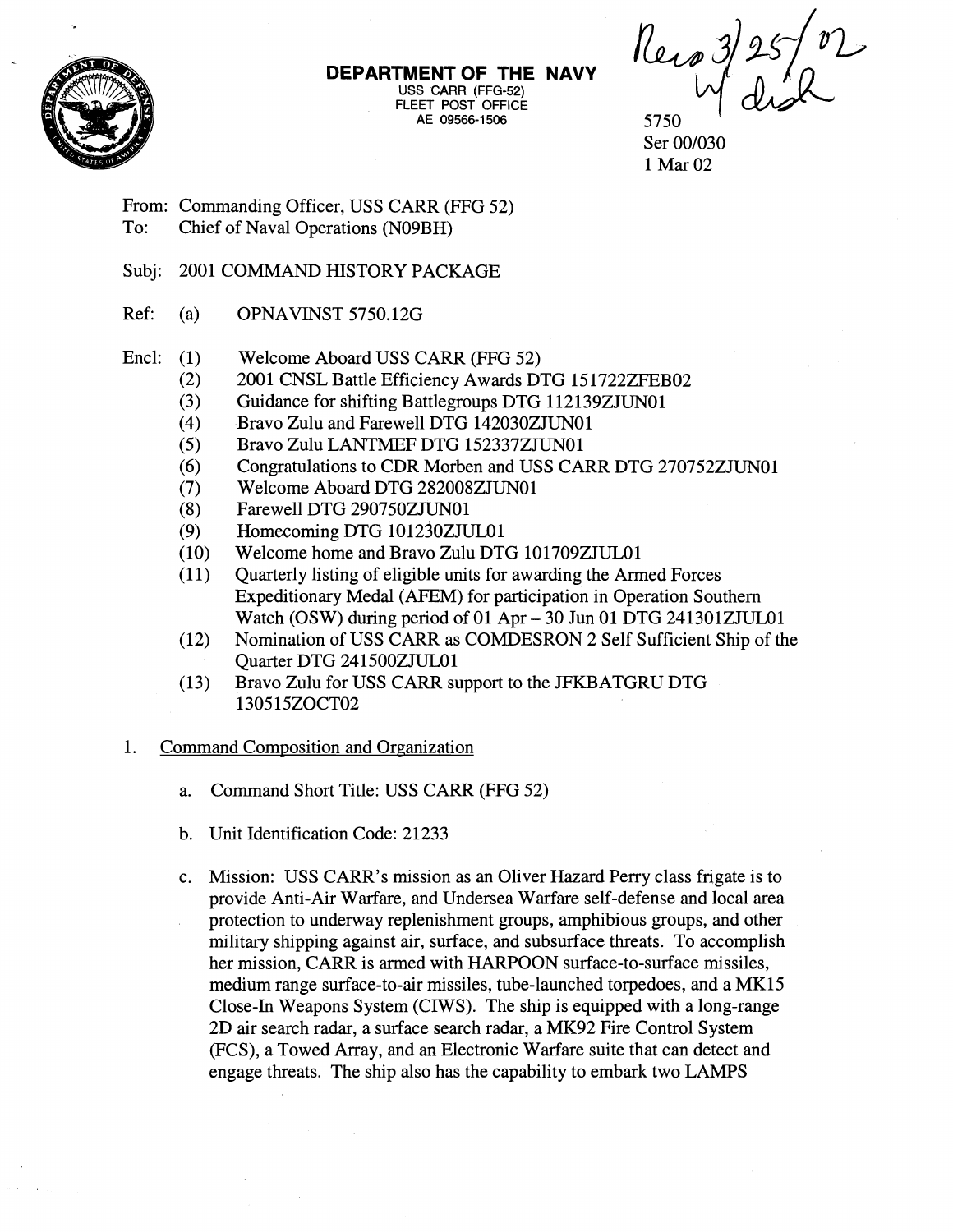helicopters that provide long-range surface surveillance and attack capability as well as over-the-horizon submarine localization and attack.

- d. Immediate Superior in Command (ISIC): COMMANDER, Destroyer Squadron TWO; Captain Daniel D. Thompson.
- e. Commanding Officer: CDR Brian T. Donegan, USN, 00899465
- f. Permanent Duty Station: Norfolk, Virginia (Naval Station Norfolk).
- $2.$ Chronology.

| Date      | Event                                                                    |
|-----------|--------------------------------------------------------------------------|
| 01 JAN 01 | Inport Naval Station Norfolk (Pier 20, Berth 2).                         |
|           | Conducted Holiday Leave Stand-down Period. (Second Period)               |
| 09 JAN 01 | COMNAVSURFLANT conducts pre-deployment visit.                            |
| 10 JAN 01 | Embarked SH-60B Helicopter Squadron, HSL 46, Detachment 2.               |
| 12 JAN 01 | Departed Norfolk, VA enroute Mediterranean Sea.                          |
|           | Commence MED/MEF Deployment 01-1. Officer in Tactical Command is         |
|           | CTU 20.2.9. USS MITSCHER. (DDG 57)                                       |
| 13 JAN 01 | USNS BIG HORN (TAO 198) joins formation.                                 |
| 14 JAN 01 | Conducted UNREP with USNS BIG HORN (TAO 198). (ATLANTIC                  |
|           | <b>OCEAN</b> )                                                           |
|           | HMCS CHARLOTTETOWN (FFH 39) joins formation.                             |
| 17 JAN 01 | Conducted UNREP with USNS BIG HORN. (ATLANTIC OCEAN)                     |
| 20 JAN 01 | Conducted UNREP with USNS BIG HORN. (ATLANTIC OCEAN)                     |
| 21 JAN 01 | Arrived Mediterranean Sea, inchop to Sixth Fleet. Officer in Tactical    |
|           | Command is Commander Task Force Six Zero (COMDESRON 2)                   |
|           | embarked in USS PORTER (DDG 78).                                         |
| 23 JAN 01 | Inport Palma de Mallorca, Spain (Pier Dique del Oeste).                  |
| 27 JAN 01 | Departed Palma de Mallorca, Spain, enroute Adriatic Sea.                 |
| 01 FEB 01 | Conducted UNREP with USNS BIG HORN. (IONIAN SEA)                         |
| 03 FEB 01 | Conducting Maritime Patrol in the Adriatic Sea off the coast of Albania. |
| 05 FEB 01 | Inport Dubrovnik, Croatia (Pier 16).                                     |
| 09 FEB 01 | Departed Dubrovnik, Croatia enroute Trieste, Italy.                      |
| 10 FEB 01 | Conducted UNREP with USNS BIG HORN. (ADRIATIC SEA)                       |
| 12 FEB 01 | Inport Trieste, Italy (Passenger South Terminal Berth 30).               |
| 16 FEB 01 | Departed Trieste, Italy enroute Haifa, Israel.                           |
| 18 FEB 01 | Conducted burial at sea.                                                 |
|           | Conducted UNREP/VERTREP with USNS BIG HORN. (EASTERN                     |
|           | <b>MEDITERRANEAN</b> )                                                   |
| 20 FEB 01 | Commence Exercise Noble Dina (Coast of Haifa, Israel).                   |
| 24 FEB 01 | Conducted UNREP/VERTREP with USNS BIG HORN. (EASTERN                     |
|           | MEDITERRANEAN)                                                           |
| 28 FEB 01 | Secure from Exercise Noble Dina enroute Aksaz, Turkey.                   |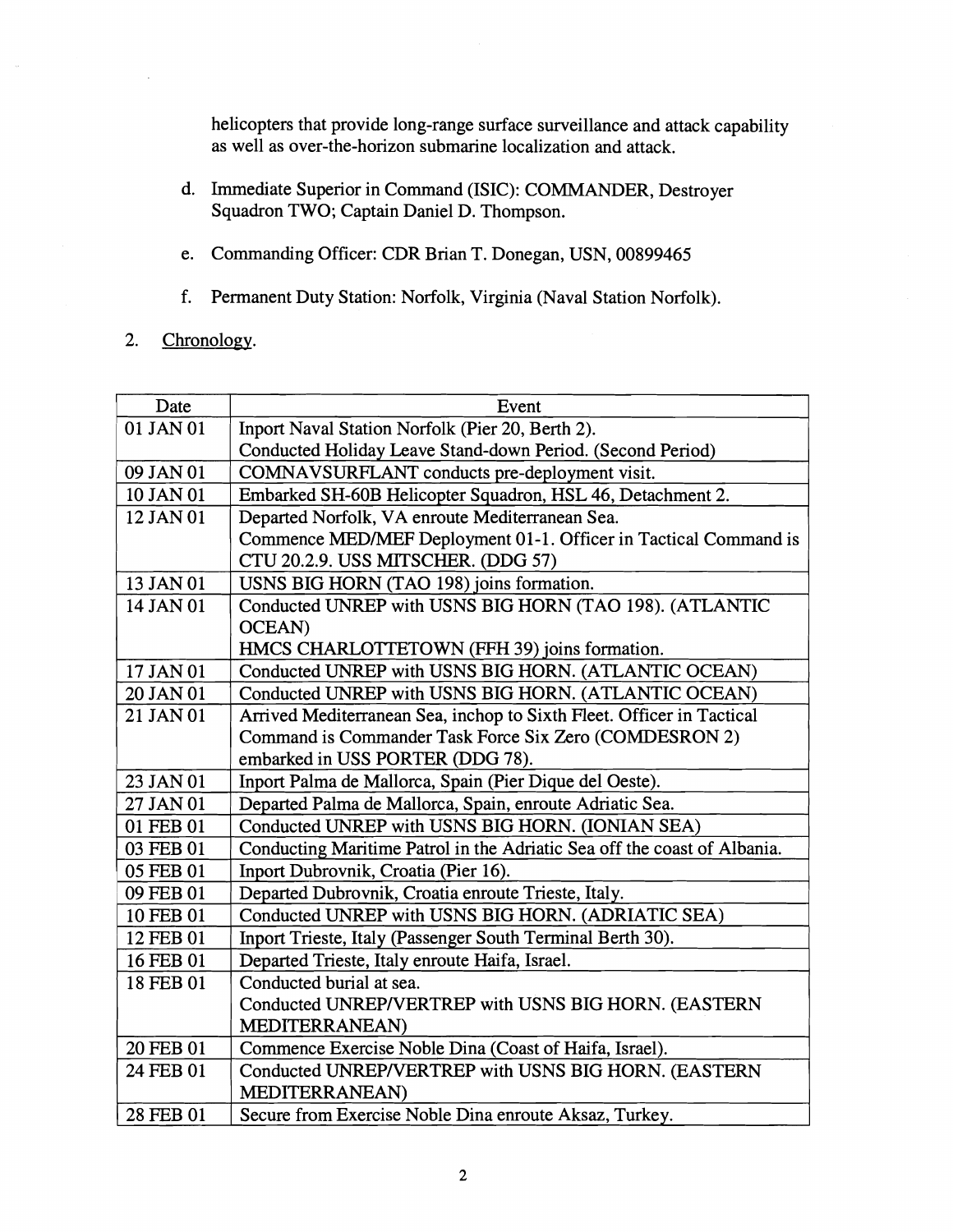| 02 MAR 01 | Inport Aksaz, Turkey (Pier 3).                                                   |
|-----------|----------------------------------------------------------------------------------|
| 05 MAR 01 | Departed Aksaz, Turkey enroute Valletta, Malta.                                  |
| 08 MAR 01 | Conducted UNREP with USNS BIG HORN. (CENTRAL                                     |
|           | MEDITERRANEAN)                                                                   |
| 09 MAR 01 | Inport Valleta, Malta (Pinto Wharf Pier 3, Berth 5).                             |
| 13 MAR 01 | Departed Valletta, Malta enroute LaMaddalena, Italy.                             |
|           | Conducted UNREP with USNS PATUXENT (TAO 201). (CENTRAL                           |
|           | MEDITERRANEAN)                                                                   |
| 15 MAR 01 | Inport LaMaddalena, Italy outboard USS EMORY S LAND (AS 39).                     |
| 17 MAR 01 | Embarked CTF-60 (DESRON 2). Assumed duties as CTF-60.                            |
| 19 MAR 01 | Conducted Berth Shift, moored outboard USS MITSCHER.                             |
| 23 MAR 01 | Debarked CTF-60 (DESRON 2). CTF-60 embarked in USS MITSCHER.                     |
|           | Departed LaMaddalena, Italy enroute Barcelona, Spain.                            |
| 24 MAR 01 | Conducted UNREP with USNS BIG HORN. (TYRRENHIAN SEA)                             |
| 26 MAR 01 | Inport Barcelona, Spain (Muelle de Adosado).                                     |
| 31 MAR 01 | Departed Barcelona, Spain enroute Gaeta, Italy.                                  |
|           |                                                                                  |
| 01 APR 01 | Conducted UNREP/VERTREP with USNS BIG HORN. (TYRRHENIAN                          |
|           | SEA)                                                                             |
| 02 APR 01 | Inport Gaeta, Italy (Finger Pier)                                                |
| 06 APR 01 | Departed Gaeta, Italy enroute Souda Bay, Greece.                                 |
| 07 APR 01 | Conducted UNREP with USNS PATUXENT. (EASTERN                                     |
|           | MEDITERRANEAN)                                                                   |
| 09 APR 01 | Inport Souda Bay, Greece for ammo onload. PXO arrives.                           |
|           | Departed Souda Bay, Greece enroute Rhodes, Greece.                               |
| 10 APR 01 | Inport Rhodes, Greece (North Breakwall).                                         |
| 13 APR 01 | Departed Rhodes, Greece enroute Suez Canal.                                      |
| 14 APR 01 | Conducted UNREP with USNS LARAMIE (T-AO 203). (EASTERN<br><b>MEDITERRANEAN</b> ) |
| 15 APR 01 | Conducted VERTREP with USNS LARAMIE. (EASTERN                                    |
|           | MEDITERRANEAN)                                                                   |
| 16 APR 01 | Transit Suez Canal - Southbound enroute Arabian Sea. Inchop to Fifth             |
|           | Fleet.                                                                           |
|           | Officer in Tactical Command is Commander Task Force Five-Zero (CTF-              |
|           | 50) embarked in USS HARRY S. TRUMAN (CVN-75).                                    |
| 20 APR 01 | Conducted UNREP/VERTREP with USNS KANAWHA (T-AO 196).                            |
|           | (GULF OF ADEN)                                                                   |
| 23 APR 01 | Conducted UNREP with USNS PECOS (T-AO 197). (ARABIAN SEA)                        |
| 24 APR 01 | Inport Bahrain (Berth 7).                                                        |
|           | CARGRU TWO conducts visit.                                                       |
| 27 APR 01 | Departed Bahrain enroute Oman to conduct Exercise Khunjar Hadd.                  |
| 28 APR 01 | Conducted UNREP with USNS PECOS. (ARABIAN SEA)                                   |
| 02 MAY 01 | Anchored at Said Bin Sultan Naval Base, Oman                                     |
|           | Departed Said Bin Sultan Naval Base, Oman enroute Gulf of Oman.                  |
|           | Commence Exercise Khunjar Hadd.                                                  |

 $\mathcal{L}_{\text{max}}$  $\mathcal{L}_{\text{max}}$ 

 $\mathbb{Z}^2$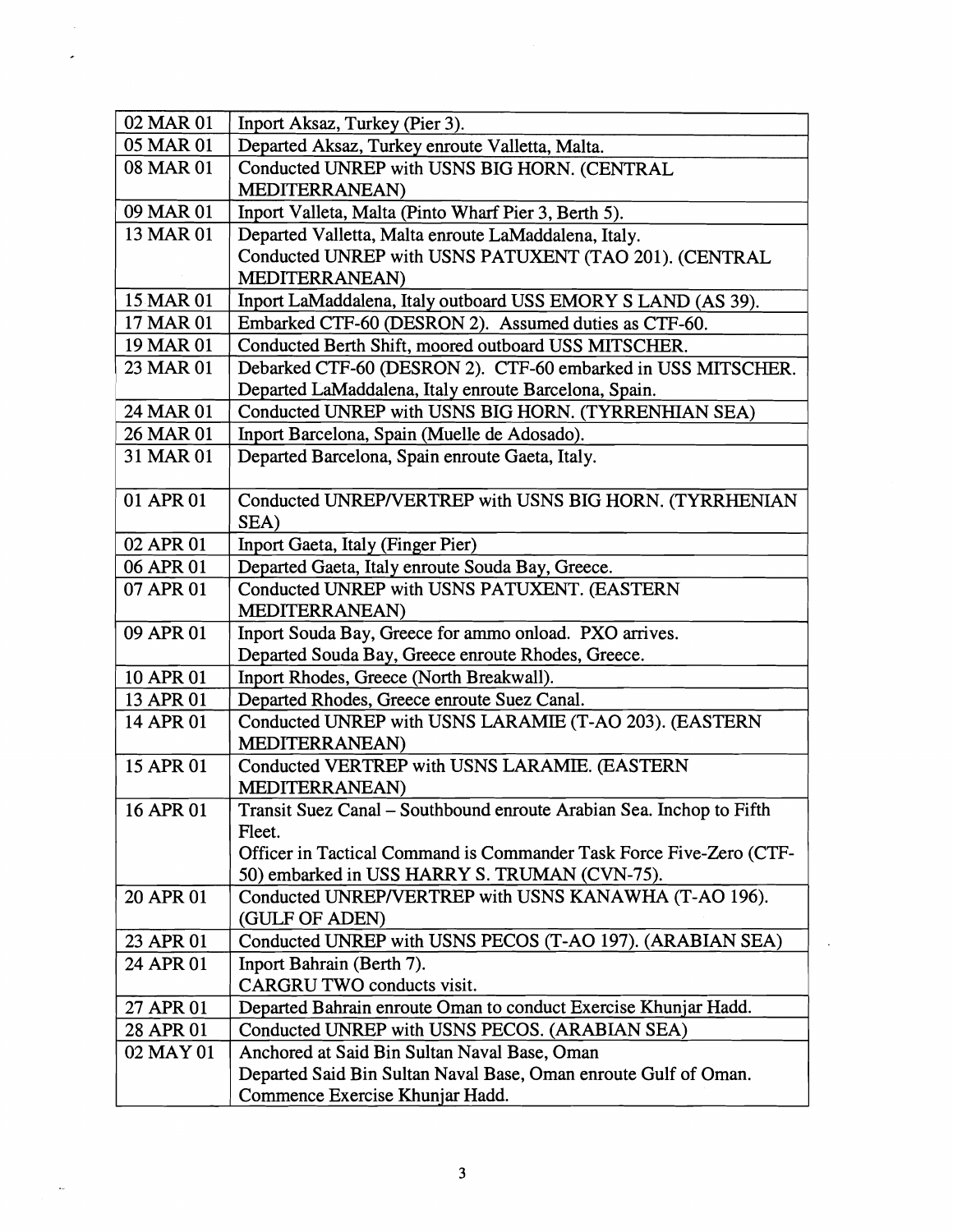| 03 MAY 01 | Commander Task Force (CTF-50) shifts pennants to USS                   |
|-----------|------------------------------------------------------------------------|
|           | CONSTELLATION (CV-64).                                                 |
| 04 MAY 01 | Conducted UNREP with RFA ORANGELEAF. (GULF OF OMAN)                    |
| 05 MAY 01 | Task Force 12.5 conducts visit. (GULF OF OMAN)                         |
| 08 MAY 01 | Conducted UNREP with RFA ORANGELEAF. (GULF OF OMAN)                    |
| 09 MAY 01 | Completion of Exercise Khunjar Hadd, enroute Central Arabian Gulf.     |
| 11 MAY 01 | Conducted VERTREP with USNS SAN JOSE (T-AFS 7). (CENTRAL               |
|           | <b>ARABIAN GULF)</b>                                                   |
|           | Conducted UNREP with RFA ORANGELEAF. (CENTRAL ARABIAN<br>GULF)         |
| 12 MAY 01 | Inport Bahrain, outboard USS THACH (FFG 43) (Berth 9).                 |
| 13 MAY 01 | Berth Shift to Berth 9.                                                |
| 16 MAY 01 | Departed Bahrain enroute Northern Arabian Gulf to conduct MIO OPS.     |
| 19 MAY 01 | Boarded Muhieddine 1.                                                  |
|           | Boarded Pacific Scorpio.                                               |
|           | Conducted UNREP with USS RAINIER (AOE-7). (NORTHERN                    |
|           | <b>ARABIAN GULF)</b>                                                   |
| 20 MAY 01 | Boarded Pina Vento.                                                    |
|           | Boarded Al-Noor.                                                       |
| 21 MAY 01 | Boarded Oriental Ruby.                                                 |
|           | Boarded Noor AlHassen.                                                 |
| 22 MAY 01 | Boarded Euro Express.                                                  |
| 23 MAY 01 | Boarded Wisdom Lapaz.                                                  |
|           | Boarded Sandos.                                                        |
| 24 MAY 01 | Boarded Eser Kaptangolu.                                               |
| 25 MAY 01 | COMCRUDESGRU ONE conducts visit. (Northern Arabian Gulf)               |
|           | Conducted VERTREP with USNS SAN JOSE.                                  |
| 26 MAY 01 | Conducted UNREP with USNS PECOS. (Northern Arabian Gulf)               |
| 29 MAY 01 | Inport Jebel Ali, UAE. (Berth 66)                                      |
| 31 MAY 01 | Departed Jebel Ali, UAE enroute Red Sea. Conducted                     |
|           | UNREP/VERTREP with USS RAINIER (AOE 7) in Central Arabian              |
|           | Gulf.                                                                  |
| 01 JUN 01 | Officer in Tactical Command is Commander Task Force Five-One (CTF-     |
|           | 51), embarked in USS BOXER (LHD 4). Ships in company include USS       |
|           | BOXER, USS HARPERS FERRY (LSD 49) and USS CLEVELAND                    |
|           | (LPD 7).                                                               |
| 05 JUN 01 | Conducted UNREP with USNS PECOS. (ARABIAN SEA)                         |
| 07 JUN 01 | Commence Exercise Red Reef. (RED SEA)                                  |
| 10 JUN 01 | Conducted UNREP with HMS YAMBOU. (RED SEA)                             |
| 12 JUN 01 | Conducted UNREP with USNS PECOS. (RED SEA)                             |
| 14 JUN 01 | Completed Exercise Red Reef.                                           |
| 15 JUN 01 | Transit Suez Canal – Northbound – enroute Mediterranean Sea. Inchop to |
|           | Sixth Fleet.                                                           |
|           | Officer in Tactical Command is Commander Task Force Six-Zero (CTF-     |
|           | 60), embarked in USS THORN (DD 988).                                   |

 $\frac{1}{2} \frac{1}{2} \frac{1}{2} \frac{1}{2} \frac{1}{2}$  $\label{eq:2.1} \frac{1}{\sqrt{2}}\int_{0}^{\infty}\frac{1}{\sqrt{2\pi}}\left(\frac{1}{\sqrt{2\pi}}\right)^{2}d\mu\,d\mu\,.$ 

 $\frac{1}{2} \int_{\mathbb{R}^2} \left( \frac{1}{\sqrt{2}} \right)^2 \, \mathrm{d}x$ 

 $\mathcal{L}^{\text{max}}_{\text{max}}$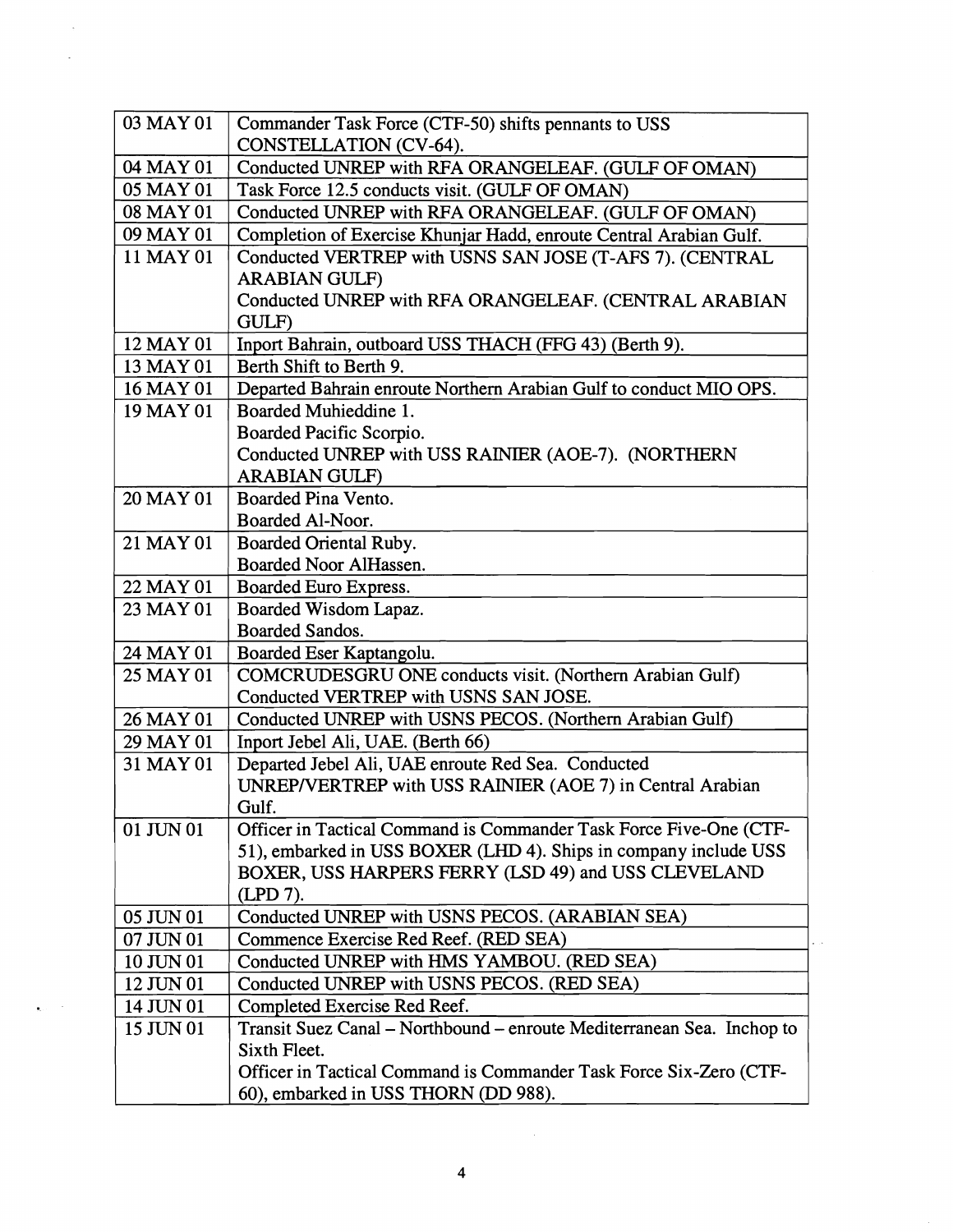|             | Conducted UNREP with USNS BIG HORN. (EASTERN                          |
|-------------|-----------------------------------------------------------------------|
|             | <b>MEDITERRANEAN</b>                                                  |
| 16 JUN 01   | Officer in Tactical Command is Commander Task Force Six-Zero (CTF     |
|             | 60) embarked on USS THORN.                                            |
|             | Conducted UNREP with USNS BIG HORN. (EASTERN                          |
|             | MEDITERRANEAN)                                                        |
| 20 JUN 01   | Inport Toulon, France. (Milhaud Piers)                                |
| 24 JUN 01   | PCO arrives.                                                          |
| 25 JUN 01   | Departed Toulon, France enroute Gibraltar, U.K.                       |
| 26 JUN 01   | Conducted VERTREP with USNS LEROY GRUNMAN (T-AO 195).                 |
|             | (WESTERN MEDITERRANEAN)                                               |
| 27 JUN 01   | Inport Gibraltar, U.K. (Pier 41)                                      |
| 28 JUN 01   | Officer in Tactical Command is Commander Task Force Six-Zero (CTF-    |
|             | 60) embarked in USS NICHOLAS (FFG 46).                                |
|             | Change of Command Ceremony. CDR Brian T. Donegan relieves CDR         |
|             | Darryl M. Morben as Commanding Officer.                               |
| 01 JUL $01$ | Departed Gibraltar, U.K., enroute Newport, RI. Officer in Tactical    |
|             | Command is CTU 20.2.9. USS MITSCHER.                                  |
|             | DESRON 2 (less USS DEYO and USS MITSCHER) Shift Battlegroup           |
|             | Commanders from COMCARGRU 2 to COMCRUDESGRU 8.                        |
| 03 JUL 01   | Conducted UNREP with USNS BIG HORN. (ATLANTIC OCEAN)                  |
| 06 JUL 01   | Conducted UNREP with USNS BIG HORN. (ATLANTIC OCEAN)                  |
| 10 JUL 01   | Inport Newport, RI. (Pier 25, Berth 6).                               |
|             | Embarked dependents for "Tiger Cruise"                                |
| 12 JUL 01   | Inport Norfolk, VA commence Post-Deployment Stand-down period.        |
|             | (First Period)                                                        |
| 27 JUL 01   | Commence Post-Deployment Stand-down period. (Second Period)           |
| 01 AUG 01   | Commence Exercise SOLID CURTAIN                                       |
|             | Set FPCON Alpha for exercise.                                         |
| 02 AUG 01   | Set FPCON Bravo for exercise.                                         |
| 03 AUG 01   | Set FPCON Charlie for exercise.                                       |
| 06 AUG 01   | Set FPCON Delta for exercise                                          |
| 08 AUG 01   | Secure from Exercise SOLID CURTAIN                                    |
|             | Set FPCON Normal.                                                     |
| 10 AUG 01   | Complete Post-Deployment Stand-down.                                  |
| 15 AUG 01   | Sat CMS Assist visit conducted.                                       |
| 16 AUG 01   | Berth Shift to Pier 4, Berth 6.                                       |
| 22 AUG 01   | Departed Norfolk, VA enroute Boston, MA.                              |
| 24 AUG 01   | Inport Boston, MA., (Charleston Naval Yard, Pier 1) in support of CPO |
|             | indoctrination and civilian guided tours.                             |
| 29 AUG 01   | Departed Boston, MA enroute Gloucester, MA.                           |
|             | Successfully conducted CHAFF shoot.                                   |
| 31 AUG 01   | Anchored Gloucester, MA (Gloucester Harbor). (Schooner Festival)      |
| 03 SEP 01   | Departed Gloucester, MA enroute Norfolk, VA.                          |
|             | Conducted UNREP with USNS BIG HORN.                                   |

 $\label{eq:2.1} \frac{1}{\sqrt{2}}\sum_{i=1}^n\frac{1}{\sqrt{2}}\sum_{j=1}^n\frac{1}{j!}\sum_{j=1}^n\frac{1}{j!}\sum_{j=1}^n\frac{1}{j!}\sum_{j=1}^n\frac{1}{j!}\sum_{j=1}^n\frac{1}{j!}\sum_{j=1}^n\frac{1}{j!}\sum_{j=1}^n\frac{1}{j!}\sum_{j=1}^n\frac{1}{j!}\sum_{j=1}^n\frac{1}{j!}\sum_{j=1}^n\frac{1}{j!}\sum_{j=1}^n\frac{1}{j!}\sum_{j=1$ 

 $\label{eq:2} \frac{1}{\sqrt{2}}\int_{0}^{\infty}\frac{1}{\sqrt{2\pi}}\left(\frac{1}{\sqrt{2\pi}}\right)^{2}d\mu_{\rm{eff}}$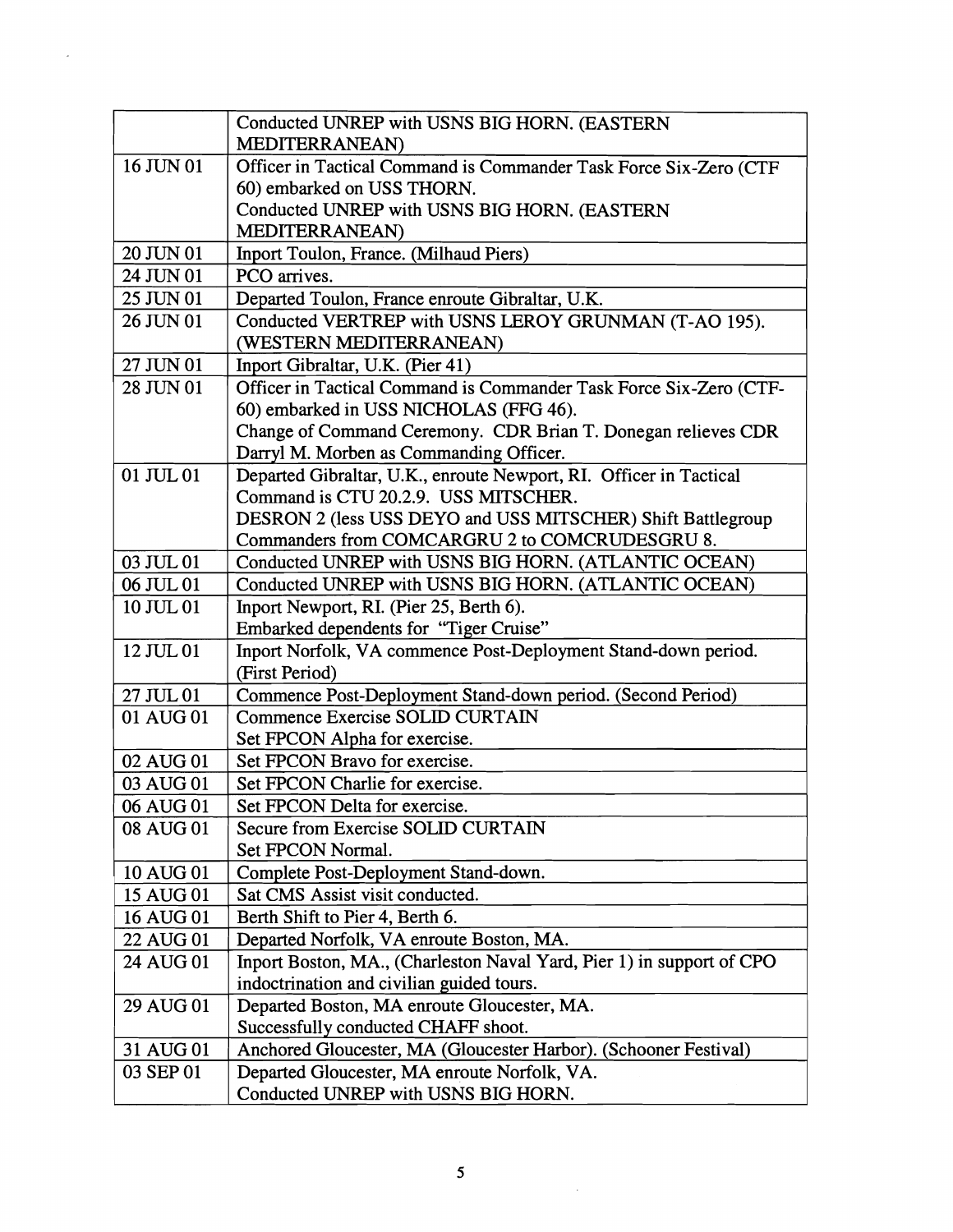|           | Major fuel oil spill in Aux.2 bilges.                         |
|-----------|---------------------------------------------------------------|
| 05 SEP 01 | Inport Norfolk, VA (Pier 20, Berth 2).                        |
| 10 SEP 01 | Commenced FMAV with SIMA NORFOLK.                             |
|           | Sat Diesel Engine Inspection.                                 |
| 11 SEP 01 | Attack on World Trade Center and Pentagon.                    |
|           | Concluded FMAV.                                               |
|           | Set Force Protection Condition Delta.                         |
| 13 SEP 01 | Set Force Protection Condition Charlie.                       |
| 15 SEP 01 | <b>COMDESRON 2 conducts visit.</b>                            |
| 19 SEP 01 | Sat Postal Assessment conducted.                              |
| 21 SEP 01 | Set Force Protection Condition Bravo Plus.                    |
| 28 SEP 01 | <b>COMDESRON 2 conducts visit.</b>                            |
| 02 OCT 01 | Departed Norfolk, VA enroute Puerto Rico OPAREA for COMPTUEX. |
| 07 OCT 01 | Conducted UNREP with USNS KANAWHA.                            |
| 10 OCT 01 | Conducted UNREP with USNS KANAWHA.                            |
| 13 OCT 01 | Conducted UNREP with USNS KANAWHA.                            |
| 15 OCT 01 | Conducted Burial at Sea.                                      |
| 17 OCT 01 | Inport Norfolk, VA (Pier 4, Berth 2).                         |
| 28 OCT 01 | VADM Giambastiani conducted informal visit.                   |
| 29 OCT 01 | Departed Norfolk, VA enroute NWS Yorktown.                    |
|           | Inport NWS Yorktown. (Pier 1, Berth 7).                       |
|           | Commenced ammo offload.                                       |
| 30 OCT 01 | Departed NWS Yorktown enroute Norfolk, VA.                    |
|           | Inport Norfolk, VA (Pier 24, Berth 6).                        |
| 01 NOV 01 | Conducted defueling in preparation for shipyard               |
| 06 NOV 01 | <b>COMDESRON 2 conducts visit.</b>                            |
| 07 NOV 01 | Departed Norfolk, VA enroute Portsmouth (NORSHIPCO drydock).  |
|           | Entered NORSHIPCO drydock. Commence EDSRA.                    |
| 14 NOV 01 | Conducted defueling on remaining Fuel Oil.                    |
| 05 DEC 01 | Commanding Officer SUPSHIP Portsmouth conducts visit.         |
| 06 DEC 01 | <b>COMDESRON 2 conducts visit.</b>                            |
| 17 DEC 01 | Conducted Holiday Stand-down Period (First Period).           |
| 28 DEC 01 | Conducted Holiday Stand-down Period (Second Period).          |

## 3. Narrative

 $\overline{a}$ 

USS CARR (FFG 52) brought in the new year inport Naval Station Norfolk at Pier 20, Berth 2. The crew was nearing the end of the second period of the Holiday Stand-down Period and making final preparations to get underway for MED/MEF Deployment 01-1. On the 9<sup>th</sup> of January, COMNAVSURFLANT, Admiral Foley, conducted a successful pre-deployment visit, observing CARR's readiness while providing Sailors young and old with motivational speech. CARR departed on 12 January, enroute the Mediterranean Sea as late deployers, under the tactical command of CTU 20.2.9., USS MITSCHER (DDG 57).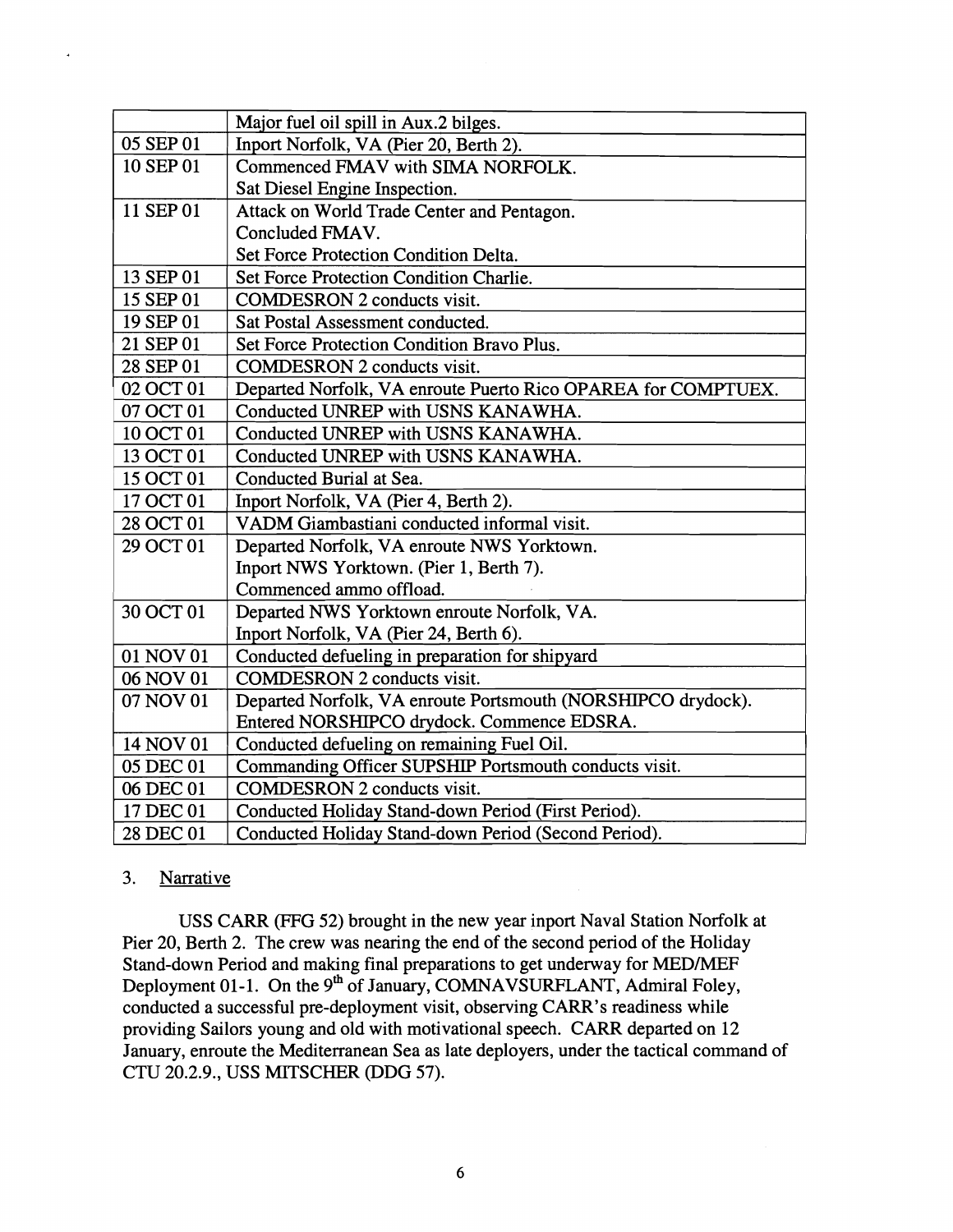Northeast of the VACAPES OPAREA, CARR and MITSCHER met the final element of the triad, HMCS CHARLOTTETOWN (FFH 39), a Canadian frigate tasked with supporting the Task Force. CARR, MITSCHER and CHARLOTTETOWN quickly joined forces with USNS BIG HORN (TAO 198) in the VACAPES OPAREA and flawlessly conducted 3 underway replenishments on the voyage across the Atlantic Ocean. Valuable training time was taken advantage of during key underway periods, for during the transit, several tactical maneuvers and gun shoots, communication drills, engineering evolutions and visual signal exercises were conducted to familiarize the crew and prepare CARR for a defensive posture in the Sixth Fleet. Embarked SH-60B Helicopter Squadron, HSL 46, Detachment 2, utilized the transit time to log in numerous flight hours for Rescue and Recovery missions, Vertical Replenishments and future Maritime Interdiction Operations. Additionally, the U.S. Navy hired college level Pace Instructors, who embarked the ship at various ports, normally at a 2 month interval to assist the Executive Officer in training minds and using deployment down time wisely. Sailors turned into students once again and many hours of college level credits were earned by attending English, History and other courses.

Approximately two months behind the USS HARRY S. TRUMAN battlegroup, CARR arrived in the Mediterranean Sea, forward deployed and ready to assume the watch. After the long journey across the Atlantic, CARR inchopped into the Sixth Fleet on 21 January, under the tactical control of Commander Task Force Six Zero, COMDESRON 2 embarked in USS PORTER (DDG 78). First issue at hand, conduct a thorough turnover with USS HAWES (FFG , the previous Battle Group's late deploying Task Force. Next mission, conduct a port visit on the island of Palma de Mallorca, Spain, a favorite amongst East Coast Sailors.

On the 23<sup>rd</sup> of January, CARR entered the port of Palma de Mallorca, Spain and moored at Pier Dique del Oeste. The first opportunity for CARR Sailors to enjoy much anticipated liberty in the Mediterranean, included several tours, authentic Spanish cuisine and the first taste of **3** section force protection watches to facilitate being able to get underway in less than 24 hours. Some of the most popular tourist attractions included the castle overlooking the bay, the Gothic cathedral, the Banyas Arabas (Arab baths) and the Caves of Drach.

Upon departure, the mighty warship CARR continued east enroute the Adriatic Sea to conduct Freedom of Navigation Operations (FONOPS), in accordance with Freedom of Navigation Law of the Sea 1982, off the coast of Albania. A proposed rendezvous position was agreed upon and once again MITSCHER, CARR and CHARLOTTETOWN joined forces to conduct necessary training missions in a forward deployed status. The next several days included intense helo operations, streaming the Towed Array Sonar, Basic Engineering Casualty Control Exercises (BECCES), 76 MM, 25 MM and CIWS Pre-Action Calibration live firing. On the 30<sup>th</sup> of January, CARR crossed north of the  $39<sup>th</sup>$  parallel into the tax exclusionary zone. USS CARR began making preps for entering port on the  $4<sup>th</sup>$  of February, and soon afterwards CARR moored starboard side to Pier 16 at Dubrovnik, Croatia.

Croatia provided many sources of entertainment to Sailors including tours, movie theaters, restaurants and sightseeing. Liberty was great, the host nation welcomed the U.S. Navy with open arms. Tours included religious landmarks, medieval Dubrovnik and a tour of the countryside complete with wine sampling. CARR got underway on the  $9<sup>th</sup>$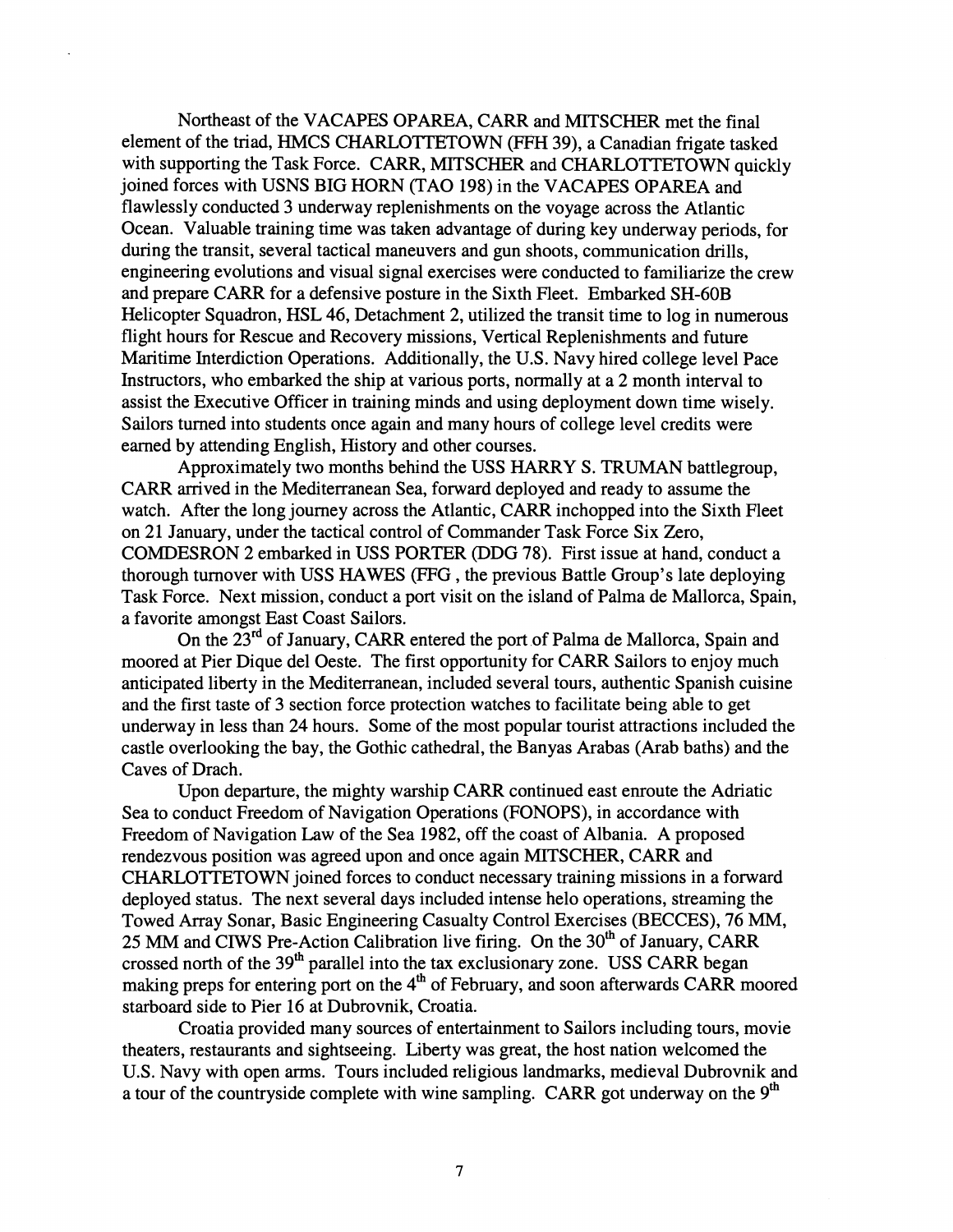of February enroute to Trieste, Italy, taking advantage of an opportunity to conduct an underway replenishment with USNS BIG HORN (TAO-198) for fuel and stores in the Adriatic Sea.

Trieste, Italy is the gateway to Central Europe. There was an excellent opportunity for crewmembers to see the city, travel to Venice or to go skiing. Dining was enjoyed at local Canadian and German restaurants and bars. CARR played and defeated the Italian Junior National Basketball team.

The next mission included sailing east toward Haifa, Israel in support of Exercise Noble Dina. CARR commenced another Pre-Action Calibration of major weapons systems on the  $17<sup>th</sup>$  of February. A burial at sea was conducted on February  $18<sup>th</sup>$  for 6 deceased service members. Severe weather took its toll on CARR enroute Haifa, Israel and normal underway work days were limited to watchstanders and essential personnel. The commencement of Exercise Noble Dina took place on 20 February. Numerous approaches to restricted waters, required several Navigation Briefs and Special Sea and Anchor details for personal transfers, an anchoring evolution and small boat operations off the coast of Haifa, Israel. No liberty was granted, due to force protection restrictions in the region.

March brought a number of port visits and limited underway time. Aksaz, Turkey was the first stop for the month and CARR remained inport for a total of 3 days. Turkey was an excellent port to shop for leather goods and jewelry, and the crew began filling empty lockers and berthing compartments with personal items for transport to the states. Authentic rug dealers offered competitive prices amongst each other to lure Sailors in their shops, giving all hands the opportunity to purchase Turkish rugs at reasonably low rates. The food in Aksaz was divine. Seafood restaurants lined the ocean front, while street vendors prepared lower priced Turkish cuisine at affordable prices. Upon departure from Turkey, CARR continued their engineering proficiency by conducting BECCES and engineering evolutions in the main space and the auxiliary rooms on the way to Valletta, Malta. On the  $7<sup>th</sup>$  of March, completed a sat EMATT drill, a grenade throw and a successful Pac-Fire exercise under the watchful eye of the CO, the XO and the Combat Systems Officer.

Valletta, Malta imposed a complex navigation detail on CARR. Fortunately, exceptional navigational practices, and shipboard familiarity maintained the ship in safe waters for arrival and departure. Moored securely at the Pinto Wharves, CARR Sailors indulged in the energetic activity found in the small island community. Often referred to as a popular vacation spot amongst Europeans, Malta lived up to its name amongst East Coast Sailors. The weather was quite pleasant and at a time before force protection measures became so drastic, liberty was enjoyed to the fullest extent possible by all.

Underway from Malta, CARR met up with USNS PATUXENT (TAO-201) on 13 March for an underway replenishment prior to the transit to the Intermediate Maintenance Availability **(IMAV)** scheduled in LaMaddalena, Italy. 2 days later, CARR moored starboard side to USS EMORY S LAND (AS 39). LaMaddalena was the chosen site as well as homeport to the maintenance activity, USS EMORY S LAND. Utility services were shared by USS CARR and the USS NORFOLK (SSN 714). On 17 March, USS CARR assumes duties as CTF-60 and on 18 March, TF-60 (COMDESRON 2) and staff embarked. The next day, CARR shifted berths to allow MITSCHER to moor to EMORY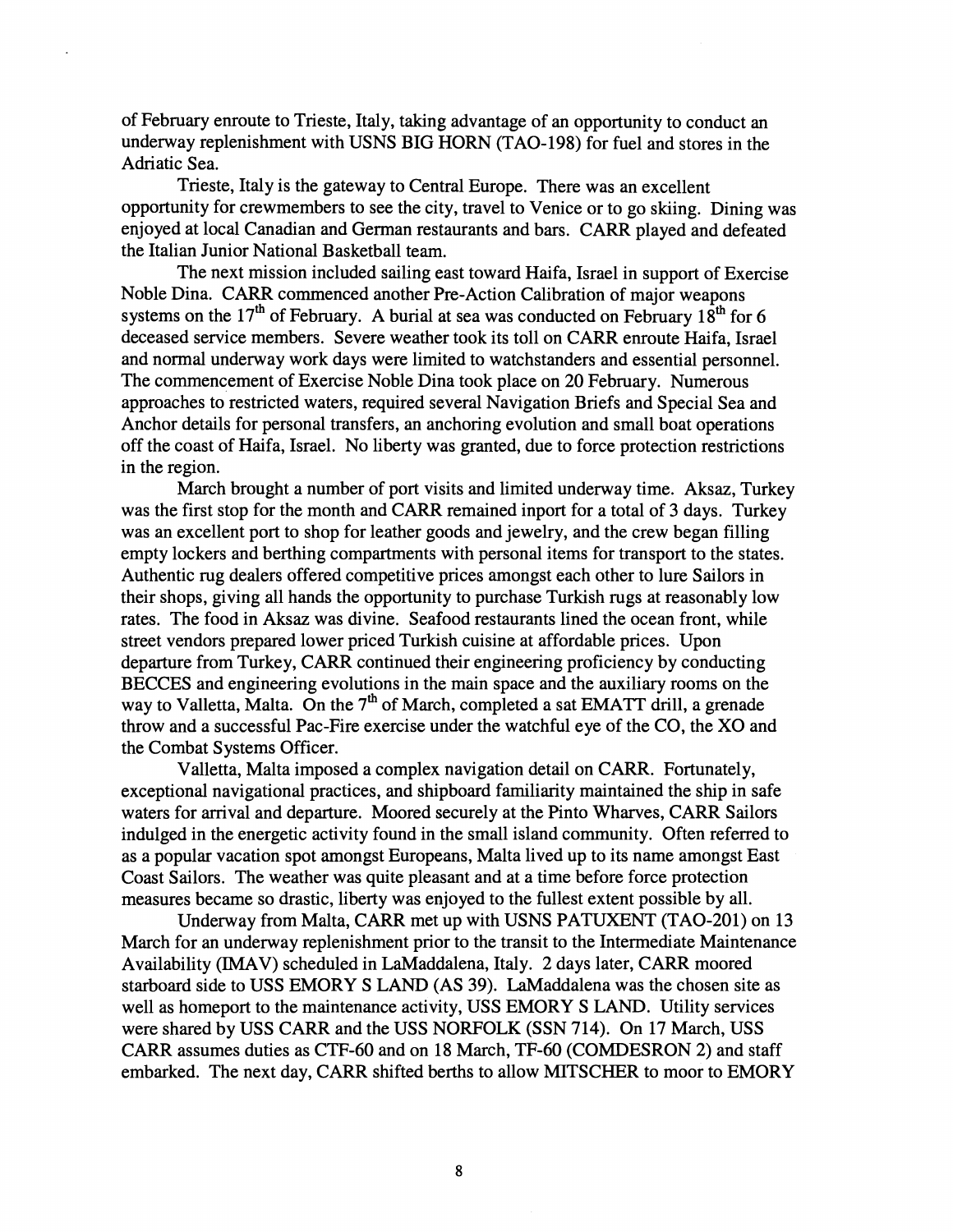S LAND. During the berth shift evolution, CARR completed a required "mooring to a buoy" evolution.

LaMaddalena is one of the best ports in the Mediterranean for Italian dishes. Everything from lasagna with bruscetta to pizza was served and often complimented with a local wine. The wardroom enjoyed a "Hail and Farewell" on one of the neighboring islands, and the crew utilized services made available by the Navy Exchange system. The IMAV was successful and EMORY S LAND provided much support for a middeployment availability thousands of miles from homeport. On the departure from LaMaddalena, CARR completed a Navigation Check-Ride from COMDESRON 2 and passed with flying colors. Next, the ship transited the Strait of Bonifacio enroute to Barcelona, Spain, with a well rested crew. Along the way, CARR accomplished another PAC-Fire and an underway replenishment with USNS BIG HORN.

On March 26", CARR moored starboard side to Muelle de Adosado, Barcelona, Spain. Barcelona, the former Olympic city catered greatly to the Western culture, and offered music and movies in English to say the least. Popular dishes included paella, an authentic Spanish meal made with a variety of seafood and pasta. Tours included the Barcelona Olympic Stadum, the Bull Fighting Arena and the Gothic Cathedral. The port of Barcelona was extremely modem and offered convenient services to accommodate a frigate.

After Barcelona, CARR headed directly to Gaeta, Italy via the Strait of Bonifacio. Slowing for a refueling evolution and casualty control drills, CARR arrived in Gaeta on the **2nd** of April. Home of 6TH Fleet and the USS LASALLE (AGF 5), CARR moored on the base at the Finger Pier. Conveniently located near Naples, high speed European trains proved to be the main form of transportation for military personnel. Security was at it's best on the base and the local people respected the Navy's presence in their country. Perhaps the best tour of the deployment, several Sailors signed up for the Pompey tour, the Coliseum in Rome and the Vatican.

CARR departed Gaeta on a southern course, transiting the Strait of Messina after conducting leapfrog exercises with USS PORTLAND (LSD 37). Rigging deceptive lighting to simulate a merchant CARR emerged from the cover of Italy, prepared to participate in war games and boarding exercises. CARR engaged in a high risk towing exercise, a flashing light exercise and a passenger transfer with HMCS CHARLOTTETOWN on the  $7<sup>th</sup>$  of April and continued southeast towards Souda Bay, Greece. April 9<sup>th</sup>, CARR moored in Souda Bay, Greece for a weapons onload and to pick up the Prospective Executive Officer. After a brief stop, CARR steered east towards Rhodes, Greece for a more extended stay. On the 10<sup>th</sup> of April, CARR moored starboard side to the North Breakwall in Rhodes.

Realizing that Rhodes was the last port visit in the Mediterranean before the Gulf, crewmembers maximized liberty hours. CARR got underway for the Persian Gulf on 13 April 2002. Following a CHAFF shoot, a Combat Systems Training Team drill, a PAC-Fire and an Underway Replenishment with the USNS LARAMIE (T-A0 203), CARR commenced the transit through the Suez Canal. Preceeding USNS LARAMIE, USS MITSCHER, and HMCS CHARLOTTETOWN, CARR manned underway Force Protection watches and steamed towards the Canal. After the smoke settled with the initial approach and unplanned for delay, CARR commenced it's approach and embarked the Suez Canal Authority Pilot. On a relatively hot and humid day, CARR steamed the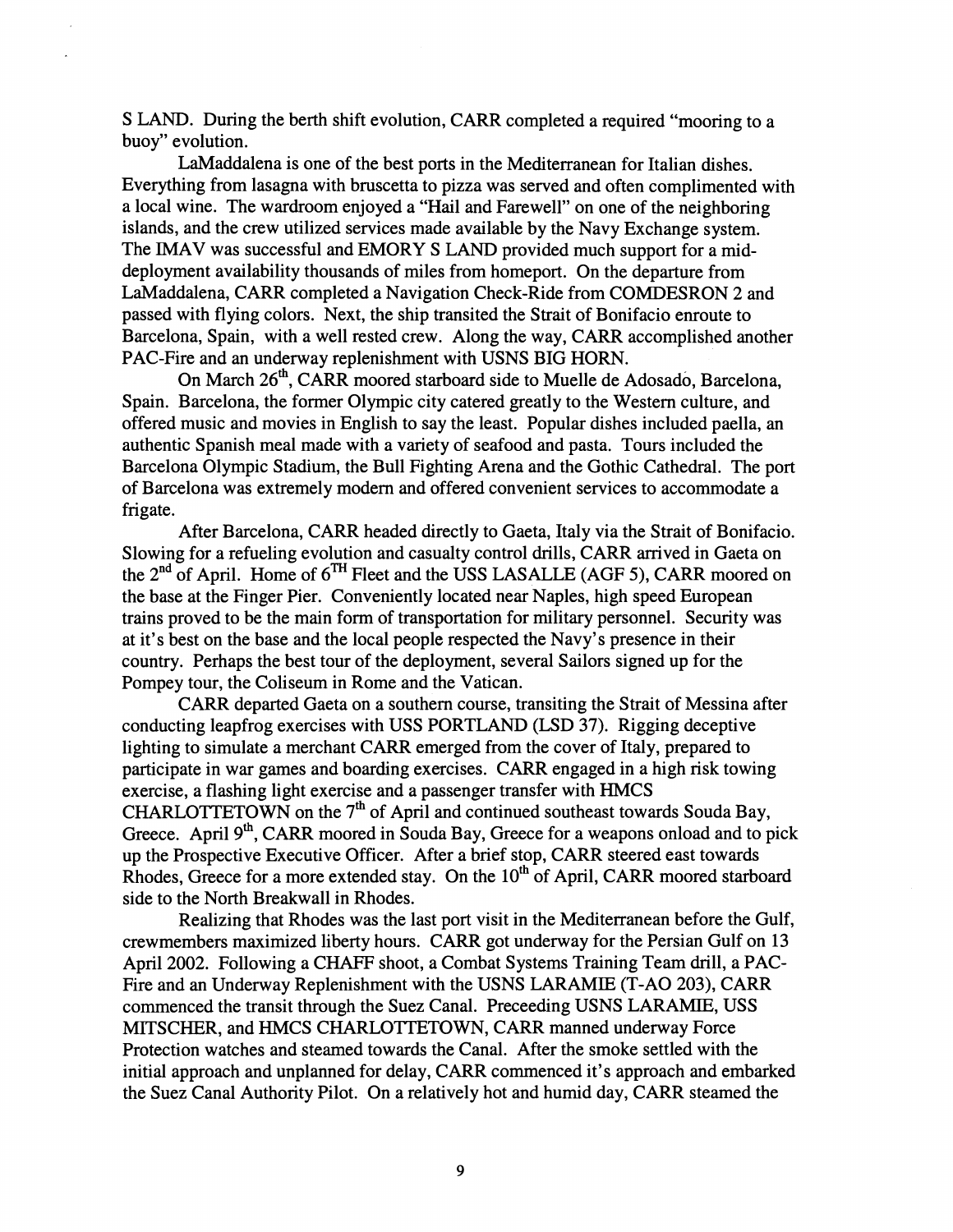Canal in a Special Sea and Anchor detail, with Special Casualty Control procedures in effect. The Navigation team, comprised of the Navigator, Piloting Officer, Quartermasters and Operations Specialists, maintained 2 minute fixes the entire transit, while the entire ship switched out watch teams every 4 hours. Thus began the transformation of  $6<sup>th</sup>$  Fleet objectives to  $5<sup>th</sup>$  Fleet directives.

The Officer in Tactical Control became CTF-50, embarked on USS HARRY S TRUMAN (CVN 75), which was at the time, patrolling the Northern Arabian Gulf. CARR began it's southern leg down the Red Sea with MlTSCHER and CHARLOTTETOWN. More intensive gun shoots, weapons familiarization and shipboard training was the focus for the long journey, as all **3** ships steamed towards the Gulf at speeds sometimes in excess of 20 knots. All together it was an 8 day transit until the Task Force made it to the Strait of Hormuz. Shortly after the intense Strait transit, USNS PECOS (T-A0 197) awaited in the designated refueling coordinates to replenish the oncoming MI0 ships and crew.

On the 24<sup>th</sup> of April, CARR commenced it's approach to Bahrain. Carrier Group 2 conducted a brief visit, welcoming the crew to the "Tip of the Spear", while equipping the wardroom with useful gouge to combat terrorism and perform joint Maritime Interdiction Operations. Portside Bahrain included ships from several homeports. CARR was accompanied by USS PAUL FOSTER (DD 964), USS CARDINAL (MHC 60), USS MlTSCHER and HMCS CHARLOTTETOWN. While less than a couple of hundred miles away, the HARRY S TRUMAN Battle Group carried out combat missions, patrolled the no-fly zone and covered COYCCOI vessels headed for sea. Mina Salman, Bahrain is traditionally a secure port for sea-going vessels and their Sailors to get rest and relaxation while receiving maintenance, supplies and new check-ins, on a secure base with a full compliment of a stateside Naval Support Element. Once underway, CARR made way for the Northern Arabian Gulf, to assist in MI0 operations.

USNS PECOS provided a refueling station on the 28<sup>th</sup> of April and CARR stood by for orders to assist. Less than 48 hours later, CARR headed back to the Gulf of Oman in support of Exercise Khunjarhadd, a multi-national NATO exercise, drawing Navies from several allied countries together for an annual training. CARR would not be needed for MI0 Operations in the month of April, however May consisted of countless hours of operational commitments, escort duties and covert queries in the Arabian Gulf. After anchoring outside Said Bin Sultan Naval Base, key players went ashore to participate in planning meetings and introductory briefs. Upon departure from anchorage, CARR strategically fleed to a night steam box, awaiting the sunrise to commence a Photo Exercise, Anti-Submarine Warfare training, Search, Assistance and Rescue interaction ,Divtacs, Amphibious Warfare Operations, etc. RFA ORANGLEAF, provided quality fuel to the exercise participants.

Early in the morning on the 10<sup>th</sup> of May, the original 3 ship Task Force manned the underway force protection watches and began the transit back through the Strait of Hormuz. With 1 final underway replenishment from the ORANGELEAF, CARR bid the foreign ships a hearty farewell and continued into port to receive an assignment in the Gulf. Adrenaline was flowing on the  $16<sup>th</sup>$  of June, as CARR set out to do what she had been training for, for over 2 years. In mid-June, the San Diego based USS CONSTELLATION (CV-64) moved into the Gulf, manned and ready to relieve the TRUMAN.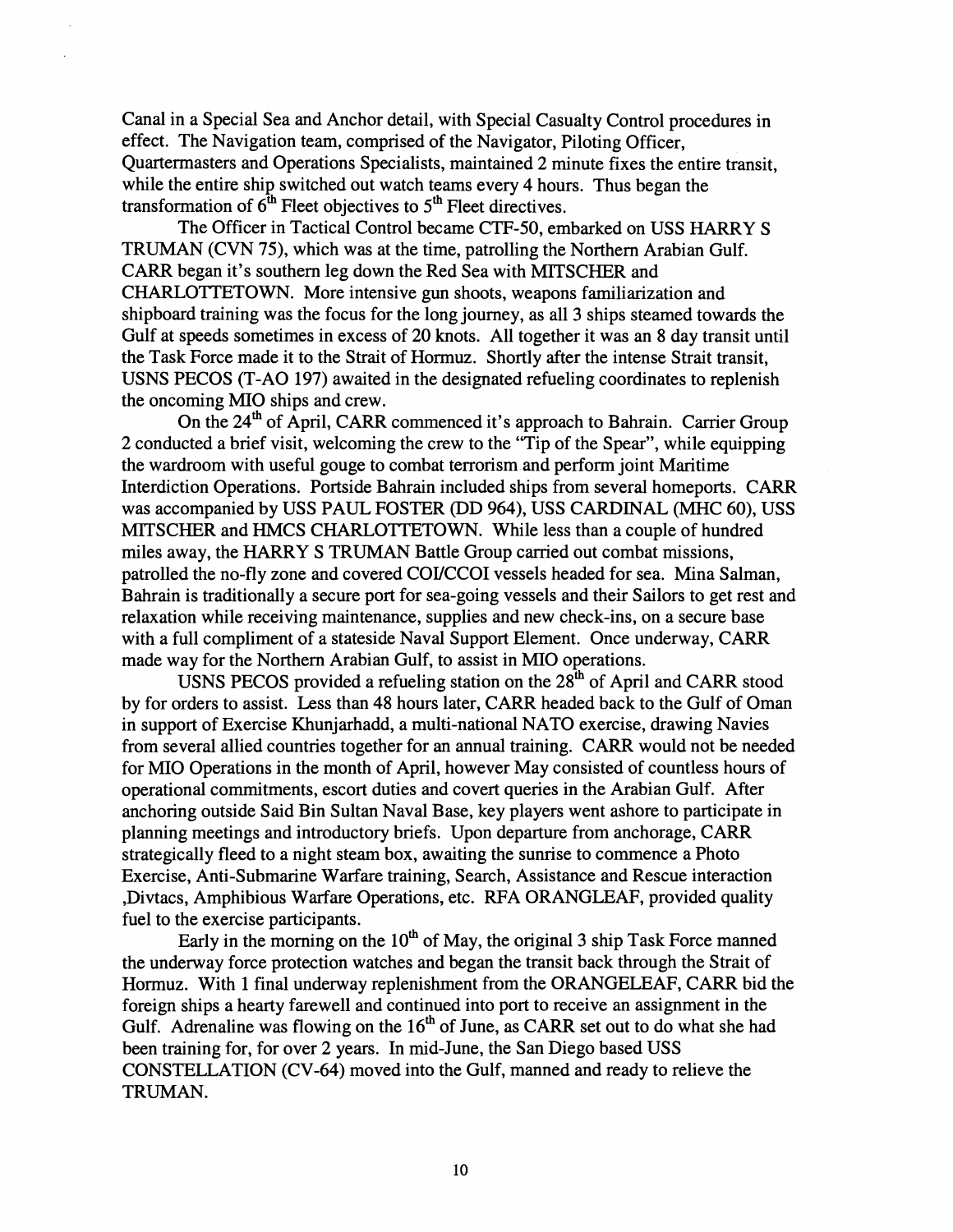Hot, humid and muggy, flight operations went into overtime. Engineers worked feverishly around the clock to maintain a/c boundaries, Operations Specialists tracked Critical Contacts of Interest and Mess Specialists kept the crew fed twenty four hours a day. 19 May, CARR received the call from the mother ship to commence boarding Muhieddine 1 in the Northern Arabian Gulf. Visit, Board, Search and Seizure ships loaded into the rhib boat and made way for Muhieddine 1 and others, conducting shipboard inspections of engineering spaces, tank voids and all compartments searching for illegal oil transportation, weapons smuggling and various other items found on the MI0 checklist.

This was arguably the most difficult time frame of the deployment, watch bills were pushed to the maximum, precise ship handling enabled the Officer of the Deck to come alongside non-Navy ships and Tactical Action Officers orchestrated secret messages, helo operations and radar contacts in unfamiliar waters. CARR embarked a SEAL team to aid in the mission and with continued persistence, CARR boarded and detained *MN* EURO EXPRESS, a high interest United Nations sanctions violator. The detention of this vessel provided the fleet with information on the latest smuggling tactics.

On the 27<sup>th</sup> of May, CARR attempted to make its final port visit in Bahrain, prior to making preparations for her return to the Mediterranean Sea. Force protection reports made a serious recommendation and advised all U.S. Navy ships in port and enroute to, to get underway to protect the high value units for suspicion of a planned terrorist attack. CARR began searching for alternate venues and opted to head for Jebel Ali.

Jebel Ali, United Arab Emirates made for an excellent second option, and CARR sailors joined deployed amphibious ships in the sand box. Much like Bahrain, Jebel Ali had plenty to offer in the way of blankets, rugs, leather and jewelry for Sailors to send home to family members. The liberty restrictions in Jebel Ali were practically the same as Bahrain, however the sand box offered an on-base forum for Sailors and Marines to drink beer, eat American foods and listen to music in an outdoor mall like atmosphere.

Although CARR only stayed in Jebel Ali for only a couple of days, the resting period between MI0 operations and future exercises worked wonders for the crew's morale. On the 31<sup>st</sup> of May, CARR departed Jebel Ali enroute the Red Sea to commence Exercise Red Reef. Once again, CARR transited the Western Traffic Separation Scheme on its last journey through the Strait of Hormuz. The Officer in Tactical Control and Senior Officer Present Afloat switched to an amphibious ship on the  $1<sup>st</sup>$  of June, as USS BOXER (LHD 4), a San Diego based LHD, assumed the duties. The transit to the Red Sea included USS BOXER, USS CLEVELAND (LPD 7) and USS HARPERS FERRY (LSD 49). This underway period, midshipmen whom embarked CARR in late May, received the opportunity to con the ship, tour the engineering spaces and observe helo operations in a critical decisive period, that would carve their future as commissioned officers in the Navy Reserve.

As the four ships passed the coast of Yemen, emotions raged as Sailors felt the pain of the tragic incident that happened to the USS COLE (DDG 67) only a few months prior, on a routine stop for fuel in a foreign country. This prompted senior military officials to send supply ships and oilers in strategic locations to refuel and replenish at sea. USNS PECOS and HMS YANBOU provided fuel in the region this transit as the ships steamed toward the southern Red Sea. On the  $7<sup>th</sup>$  of June, the four ships reached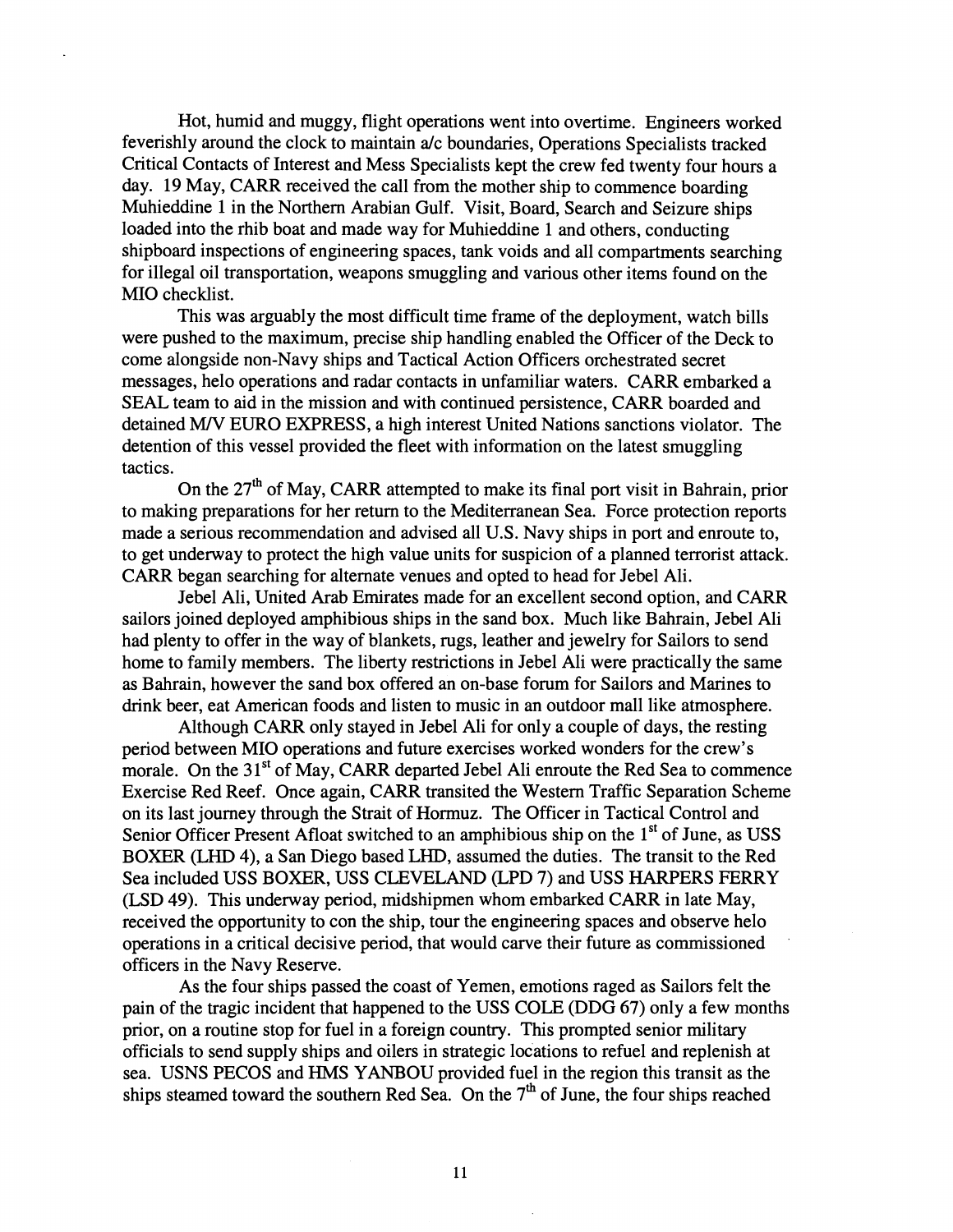their destination and parted to take their places for the commencement of Exercise Red Reef. For 5 days, CARR parlicipated in photo exercises, divtacs, communication drills and various other facets of Red Reef to support USS BOXER in another multi-national exercise scheduled during the deployment. CARR began its northern approach to the Suez Canal on the 13<sup>th</sup> of June, enroute to the Mediterranean Sea and destined for Norfolk, Virginia.

Since northern transits through the Suez Canal begin prior to sunrise, CARR rendezvoused with MITSCHER and CHARLOTTETOWN the evening of the  $14<sup>th</sup>$  and began the transit at 0400 on the  $15<sup>th</sup>$  of June. Grateful for a virtually uneventful transit through the Canal and safely back in the sixth fleet, CARR made way for Toulon, France, a liberty port and a chance to prepare for the arrival of the prospective Commanding Officer. OTC and SOPA for this region was now assigned to CTF 60, embarked on USS THORN (DD 988). CARR relaxed its weapons posture in the Mediterranean, although never contemplating letting down her guard completely. The Strait of Messina as well as the Strait of Bonifacio welcomed the exhausted crew and allowed easy access to the southern coast of France and the industrial port of Toulon.

CARR moored starboard side to Milhaud Pier 5 on the  $20<sup>th</sup>$  of June, 2001. Inport Toulon, France, prospective gains, additional midshipmen and the prospective Commanding Officer, Commander, Brian T. Donegan, USN checked onboard. CARR departed France on the  $25<sup>th</sup>$  of June, headed west towards Gibraltar, United Kingdom. Enroute, USNS LEROY GRUNMAN (T-A0 195) provided CARR with necessary fuel to continue onward. The closer the ship got to the Strait of Gibraltar, the more the winds blew down on CARR, forcing her to add an additional 4 to 5 knots to stay on schedule for the arrival to Gibraltar, U.K. Only days away from the expected homecoming of 12 July, CARR pulled into its last foreign port visit to conduct an official Change of Command and to see off Commander Darryl M. Morben, USN. On the 28<sup>th</sup> of June, Commander Donegan assumed command of USS CARR, and CARR set sail for homeport **3** days later.

In transit with MITSCHER and CHARLOTTETOWN, the 10 day voyage combined gun exercises, damage control drills, adverse weather conditions, deep ship cleaning and the gathering of personal belongings to accommodate family members and friends on the tiger cruise from Newport, Rhode Island. CHARLOTTETOWN departed the task force as the 3 ships reached Canadian waters. On the  $9<sup>th</sup>$  of June, CARR debarked HSL 46, thanked them for their support and bid them a farewell on their flight to Jacksonville, Florida. The Tiger Cruise joined Sailors with their loved ones and gave them a chance to see how they had lived for the past 6 months. CARR demonstrated an underway replenishment and a gun exercise for the live audence, and for their entertainment purposes, the Command Master Chief prepared a flight deck picnic and movies for the tigers.

The daily events for 12 July began early, as Sailors and Officers prepared to return to homeport, take part in well deserved leave and liberty and most importantly, embrace family and friends that did not have the benefit of transiting with CARR during the Tiger Cruise. Local news helicopters flew overhead, tugboats streamed water over the sides in a traditional gesture for returning deployers and a crowd of hundreds waited on the piers for CARR and MITSCHER to moor. CARR moored at Pier 25, Berth 2, doubled all lines and hooked up shore services prior to establishing a brow and allowing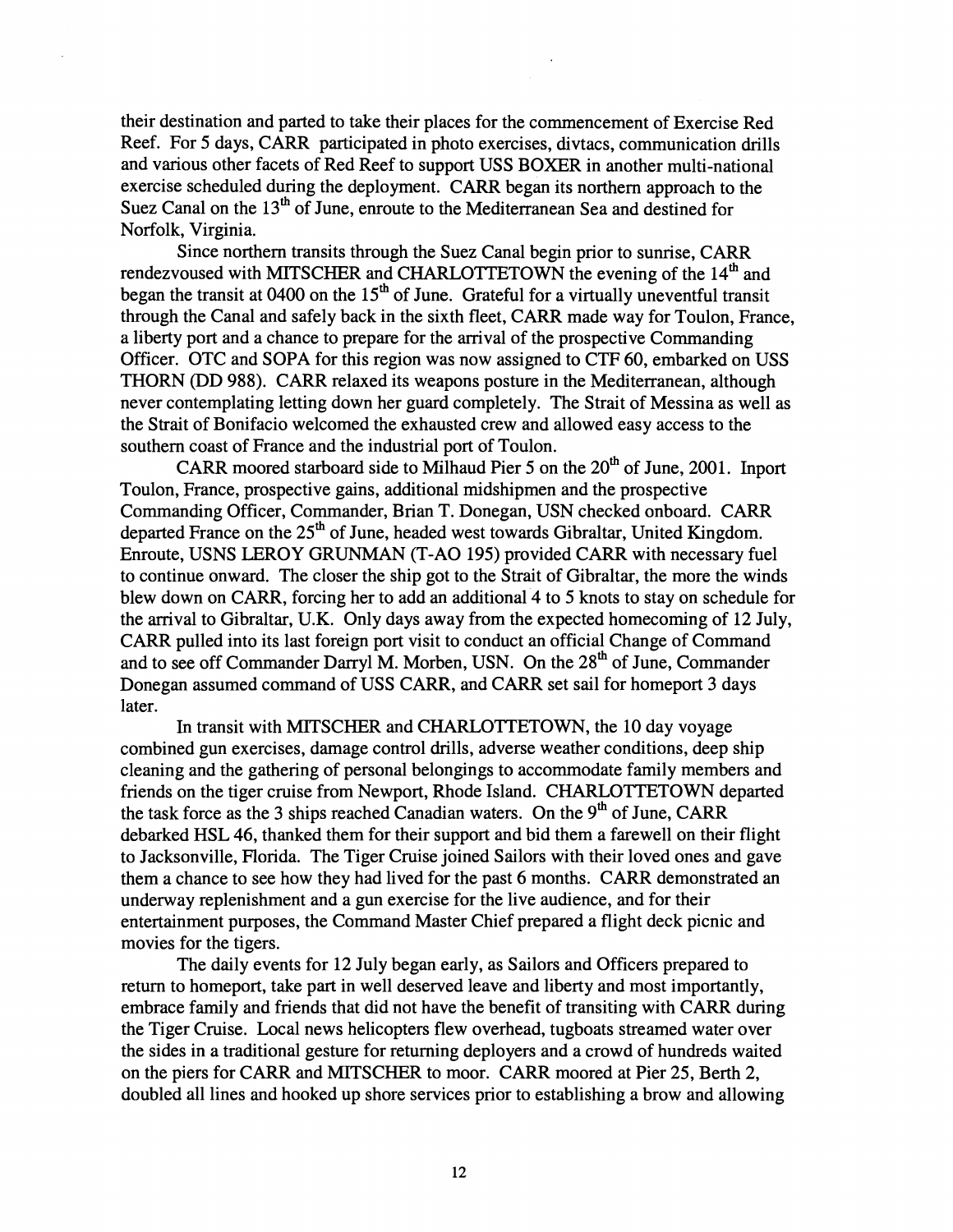the first Sailor on the pier. The first period of the post deployment stand down, commenced immediately and half of the crew departed for hometowns and vacations. Safely inport Norfolk, CARR relaxed the crew to 2 sections in Force Protection Condition Normal.

The Force Protection Condition remained the same until Exercise Solid Curtain began on August  $1<sup>st</sup>$ . Throughout the next several days, simulated threats and attacks escalated Force Protection Conditions, stressing the importance of vigilant watchstanding, current recall rosters, the need for an armed watchstander contingency and the ability to get the ship underway with a basic duty section. The exercise concluded on the  $8<sup>th</sup>$  of August and post deployment stand down ended on the  $10<sup>th</sup>$ . On that very same day, CARR conducted a berth shift to Pier 25, Berth 6, to make space for a ship returning from a routine underway period at sea. Later that week, CARR shifted once again to Pier 4, Berth 6. CARR conducted a fast cruise on 21 July, in preparation for the transit to Boston, Massachusetts for a high visibility domestic port visit. On 22 July, CARR got underway. During the transit, CARR completed a 90 minute SLQ-32 certification in the vicinity of Chesapeake Light.

On the  $24<sup>th</sup>$  of August, CARR crossed the line of demarcation, boarded the harbor and docking pilot and moored portside to Pier 1, Charlestown Naval Yards. Over 470 visitors boarded the ship on the 25<sup>th</sup>, as tourists, retired Sailors and historians went on tours onboard CARR and USS CONSTITUTION. Tours continued through the 28<sup>th</sup> and CARR took part in welcoming in future Chief Petty Officers going through initiation at the Naval Yards. Boston was a beautiful port visit, complete with historical sites, sporting events, entertainment and great seafood. Unlike any other port in America, Bostonians show their appreciation for Sailors in uniform, and either offer discount prices for retail sales and meals or free transportation on city railways and buses. CARR departed Boston on the 29<sup>th</sup> of August and got underway for the Boston Oparea and Gloucester, Massachusetts, only a few miles away from Boston, for the world renowned Schooner Festival.

CARR dropped anchor on the  $31<sup>st</sup>$  of August in Gloucester Harbor. The Supply Officer made arrangements for a liberty boat to come alongside on a pre-arranged schedule. Continuing on with the shipboard tours, a tour boat also transported civilians to and from CARR during daylight hours. CARR Sailors also took advantage of sightseeing in the fishing town that made the movie "Perfect Storm" famous. Gloucester, Massachusetts was an excellent opportunity for Sailors to buy nautical nostalgia and to meet people in a town where some still traveled by way of small boats. CARR cast off all barges the morning of the  $3<sup>rd</sup>$  of September as CARR headed back to Norfolk, VA.

On the transit home, CARR suffered an engineering casualty. General Quarters was set for a main fuel oil leak in Auxiliary Space #2, and Material Condition Zebra was set throughout the ship. A security call was made to all vessels in the vicinity and the Officer of the Deck ordered the signalman to raise the day shape for a vessel not under command. CARR secured from the engineering casualty a couple of hours later and proceeded down the New York Traffic Separation scheme. On the 4<sup>th</sup> of September, CARR conducted an underway replenishment with USNS BIG HORN in the Vacapes Oparea and the next day, CARR set the Special Sea and Anchor detail for the approach to homeport. The ship moored portside to Pier 20, Berth 2, and prepared for the Fleet Maintenance Availability with SIMA Norfolk the following week. Unknowing of the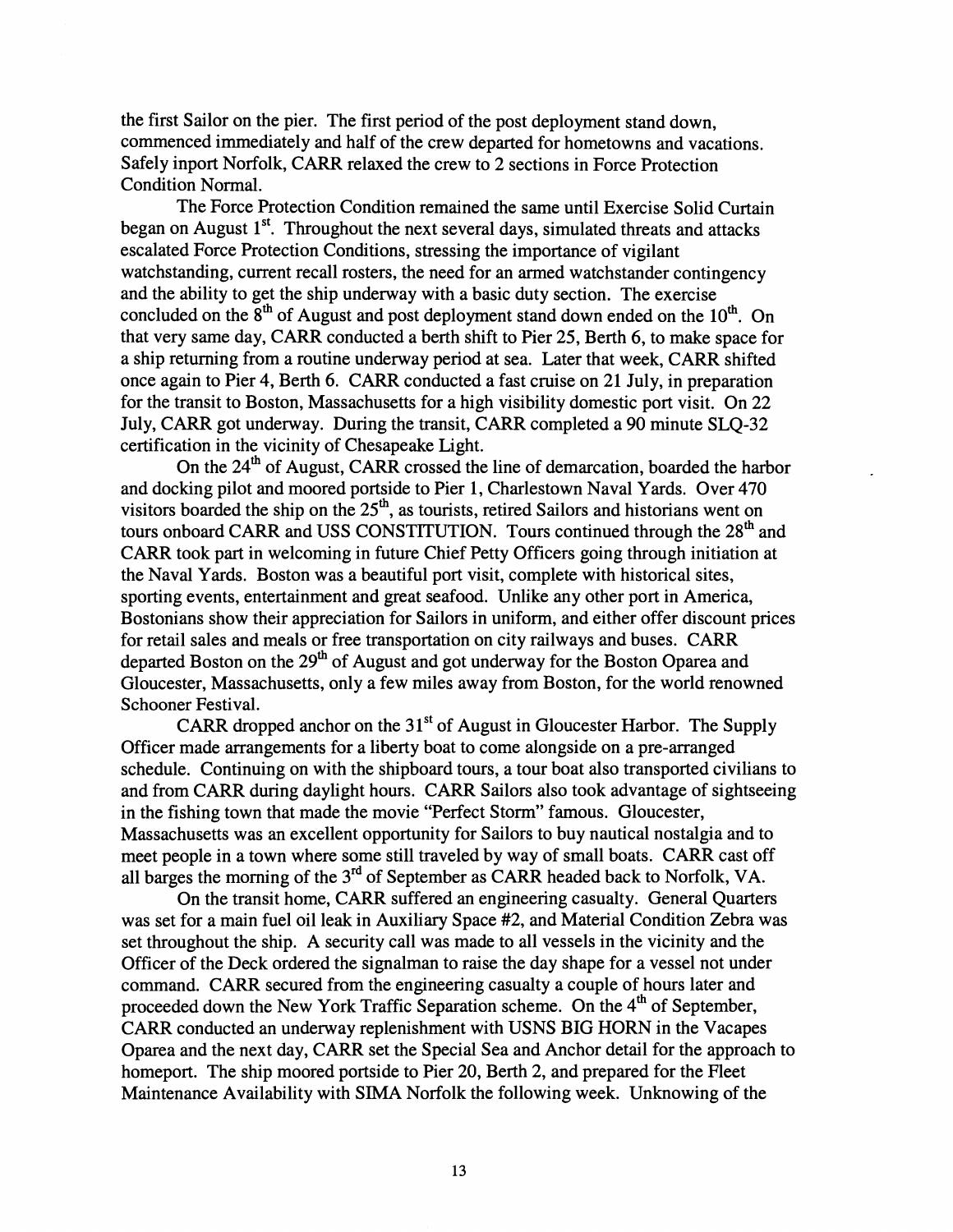events that would take place in the week to come, CARR commenced additional security roving with the aid of the Petty Officer of the Watch, and on 11 September, the nightmare began.

The majority of the Division Officers, a handful of Department Heads and the Commanding Officer met at the Marine Ship International handling complex on the Norfolk Naval Base. And on the morning of the  $11<sup>th</sup>$ , an unusual report was aired on national television, that a hijacked passenger jet had crashed into the North Tower of the World Trade Center in New York City, NY and set it afire. Less than 20 minutes later, the second of two airliners hit the South tower and exploded. The nation embraced for additional attacks. In the nation's capital, defense measures were concentrated around the White House, however less than a hour later, terrorists piloted American Airlines Flight 77 into the structure of the Pentagon killing 189 people. The last of the 4 airplanes on the suicide mission crashed in Somerset County, Pennsylvania, southeast of Pittsburgh. All together, 266 passengers and flight crew personnel lost their lives in the hijackings, and over 4900 were pronounced dead or missing in the rubble that once was the World Trade Center. That afternoon, the Pentagon reported five warships and two aircraft carriers leaving to protect the East Coast from further attack. Material Condition Modified Zebra was set immediately onboard CARR as the base increased security measures to Force Protection Condition Delta in self defense.

CARR implemented Second Fleet's minimum requirements quickly, and maintained the high standards throughout the year. Duty Sections were collapsed into 2 sections for immediate support and expanded to **3** with a Force Protection Tactical Action Officer present 24 hours a day. CARR's rhib boat, nicknamed "Paul Henry" was removed from the skids and became part of a 24 hour, pier roving patrol. The next major obstacle CARR would be faced with, came weeks later in support of the USS JOHN F. KENNEDY'S battlegroup's COMFTUEX in the Puerto Rico Operation Area (PROA). Despite all of the adversity involved in Force Protection watchstanding, CARR got underway for the PROA on the 2<sup>nd</sup> of October, leaving behind frightened and concerned family members.

A major class "C" fire broke out on the SPS-49 radar, the morning of the 3<sup>rd,</sup> and the At Sea Fire party was called away to de-energize the system, combat the fire and smoke, and set the reflash watch. Once the scene was 100% overhauled, CARR set sights on the big picture and continued steaming towards the PROA. Since no time was lost during the casualty, CARR continued south, traveling a standard 16 knots, with USS BRISCOE (DD 977), the OTC for the transit. Upon arrival, the OTC would be shifted to COMCARGRU 4, embarked on the JIX (CV 67). CARR's recent MI0 experience in the Gulf proved to be quite valuable, as CARR participated in boarding exercises and offered advice to USS CARNEY (DDG 64) and USS ROOSEVELT (DDG 80) Sailors. In addition to boarding exercises, evasive planning and covert operations, CARR managed to receive fuel **3** times from the USNS KANAWHA (T-A0 196). All participating warships were forced North during the last couple of days due to Hurricane Karen, which produced sustained winds of 67 mph with gusts to 90 mph, as it moved from southeast to northwest below the Caribbean within 50 miles from our location.

On the return home, CARR conducted a burial at sea, and put to rest **3** fallen comrades. Never missing the opportunity to train watch standers and test weapons systems, CARR conducted a final small arms Pac-fire for the year and further prepared to